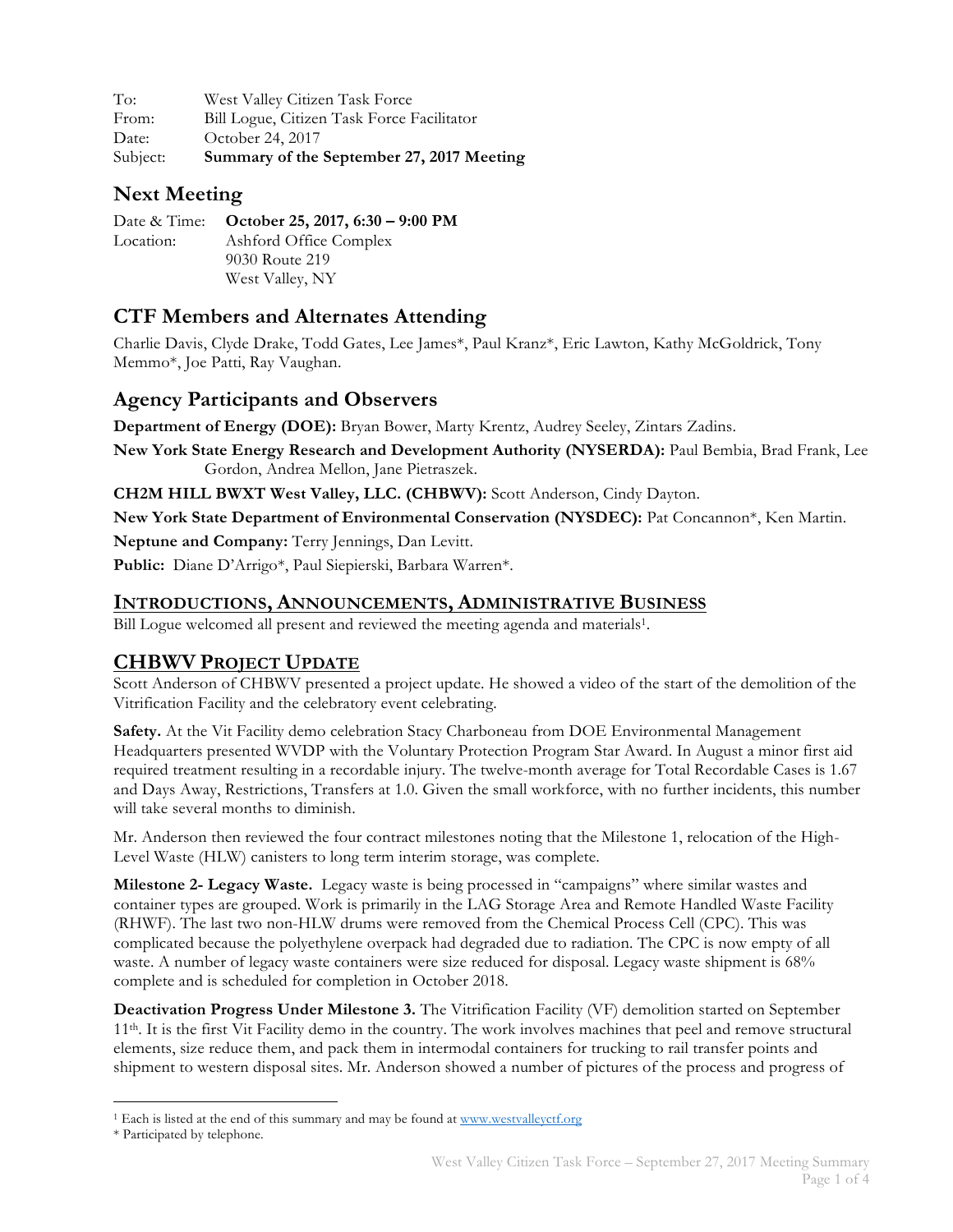demolition and debris packaging. The Main Plant Process Building (MPPB) deactivation is 77% complete with seven crews working. Two are performing asbestos removal and five are on deactivation in radiological areas. He noted that the remaining work is among the most difficult.

**Balance of Site Facilities – Milestone 4.** Nineteen of 47 other facilities on the site have been demolished with no further work planned at this time. Infrastructure improvements and reconfiguration and repairs have been initiated. The new water treatment system building is almost ready to put into service, as is a new data center and phone system. WVDP crews have been clearing vegetation to ready the rail spur for upgrades in anticipation of waste shipments by rail. Planning continues for on-site electrical distribution and natural gas service.

## **MAIN PLANT PROCESS BUILDING VENTILATION**

As requested at the previous CTF meeting, Mr. Anderson presented an overview of the MPPB ventilation. He noted that all discharged air passes through HEPA filters that are tested annually for efficiency. Last year less than 1% of the allowable NESHAP radiological emissions were discharged. With decontamination efforts less airflow will be required, however, all air will continue to be filtered and a phased approach will be used to shut down ventilation prior to MPPB demolition. The approach has been reviewed by DOE, NYSERDA, EPA and NYSDEC. Mr. Anderson presented several diagrams showing which MPPB areas were open air demolition ready, which were vented through the main stack, supplemented by portable ventilation units or the replacement ventilation unit in the current configuration, in a configuration without the main stack and in a future configuration. Currently 56,000 ft<sup>3</sup>/minute are vented. This capacity will remain, however, about 16,000 ft<sup>3</sup>/minute will be taken over by the replacement unit and 10,000 ft<sup>3</sup>/minute by the portable unit. Fixative has been applied to contain radiation to surfaces. At the time of MPPB demolition only the Replacement Ventilation Unit will be operating to vent the General Purpose Cell.

#### **PROBABILISTIC PERFORMANCE ASSESSMENT (PPA) CONTRACT UPDATE**

Zintars Zadins, PhD, of Restoration Service, Inc. provided an update on the PPA work. The purpose of the PPA is to develop a model to support Phase 2 decision making, including supporting the development of alternatives to be evaluated in the Supplemental Environmental Impact Statement (SEIS) as the PPA will evaluate how potential source term removal and application of engineered barriers effect the long-term performance of site facilities relative to the License Termination Rule (LTR) criteria. Reports for the Features, Events, Processes, and Scenarios (FEPS) and Conceptual Site Model (CSM) are complete and available on the DOE WVDP website.

Current PPA work includes:

- **PPA Model development** including model structure (Waste Management Areas (WMAs), facilities, decision units), site geology and hydrogeology and engineered barriers) and input parameters (radiological and chemical inventory, and material properties, e.g., geological, hydrological, species, fluids, waste).
- **Groundwater Modeling** including FEHM (Finite Heat Element and Mass transfer) (3D groundwater flow and contaminant transport), geological framework model and engineered barriers.
- **Erosion Modeling** including gully and hillslope erosion rates (based on Erosion Working Group field studies, site studies, LiDAR, literature review and aerial pictures), timing of facility encroachment.
- **Human Dose and Risk** (HDR) Modeling including initial modeling to define the scope and complexity of the HDR model, screening evaluation of importance of chemical and radiological risks, human exposure scenarios and exposure concentrations.
- **PPA Website** which will contain PPA references and the PPA model.

Dr. Zadins stated that flexibility was being built into the model for things such as multi-layer covers and subsurface walls and materials properties (porosity, density, etc.). The groundwater modeling will be more detailed and sophisticated and at a finer grid size than the groundwater modeling work done to support the 2010 FEIS. It draws on the site well and boring data and creates a 3D representation above the bedrock for the Buttermilk Creek Valley. In response to a question, Dr. Zadins committed to finding information about the calibration of the PPA erosion modeling time frame. For the HDR model the typical scenario is a resident farmer growing crops and raising chickens.

Following this overview, Dr. Zadins reviewed how the PPA Model would work on the GoldSim modeling platform showing how the WMAs and subunits and decision units fit together and how each unit could be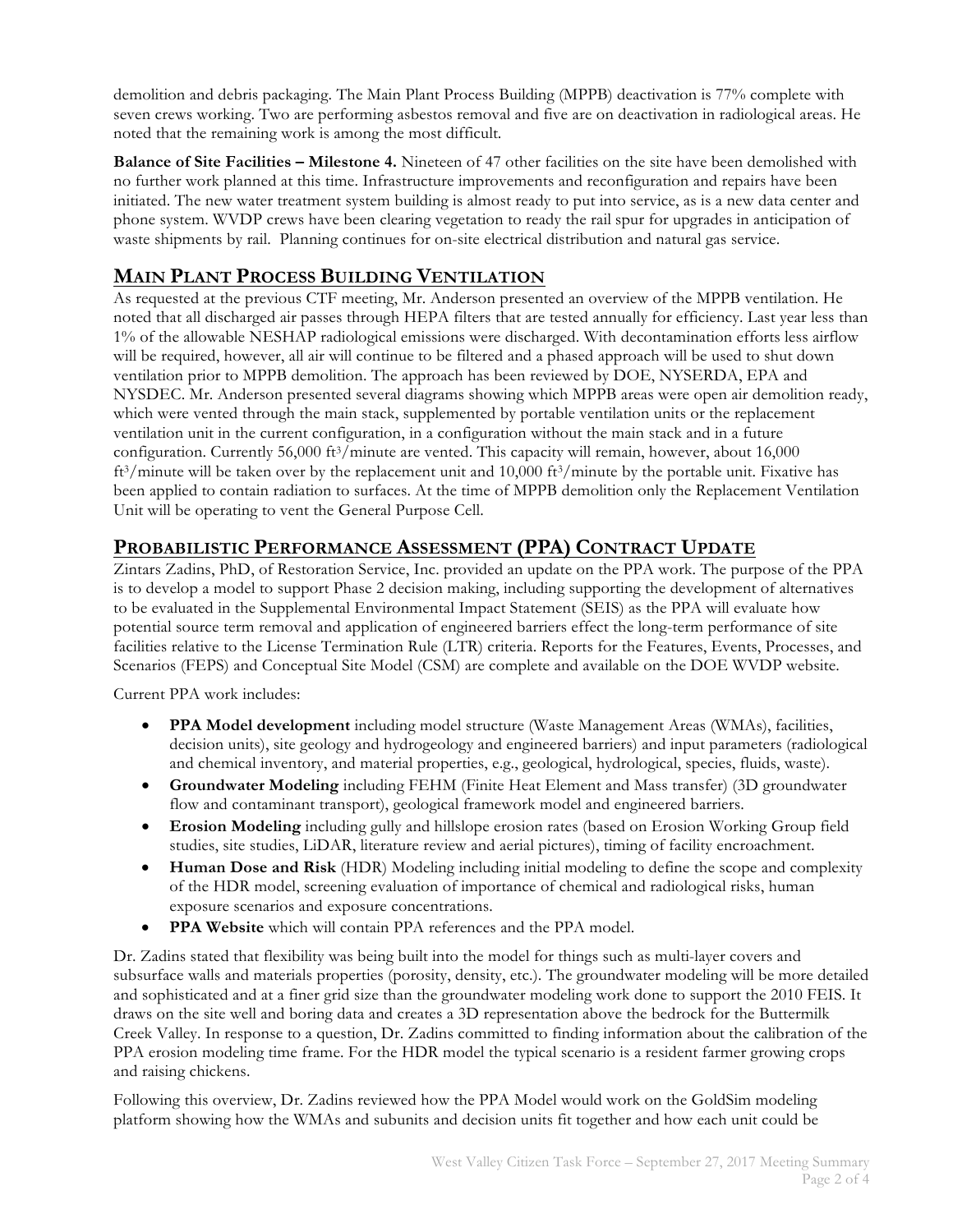included or not in the analysis depending on the alternative analyzed – no-action, selective exhumation and removal. He also showed graphics of how the geology/hydrogeology was represented and how the engineered barriers would be modeled. Members of the public will be able to simulate scenarios using an online GoldSim player. In response to a question about modeling of erosion from the creeks to the Disposal Areas, Dr. Zadins committed to share the slope angle assumed in the model. In response to a question about the degree to which the subsurface conditions in the model reflected actual field conditions and how this might impact predicted erosion rates Dr. Zadins, Mr. Bower of DOE, and Lee Gordon of NYSERDA stated that the available data was simplified but had been gathered from wells and other site work and will be included so that model runs can provide an uncertainty distribution. Information about calibration and central tendencies will be available in the design documents

# **PATH TO A PHASE 2 DECISION**

Bryan Bower of DOE reviewed the elements of the Phased Decision Making process. The Regulatory Roundtable will meet October 25<sup>th</sup> to review the schedule of documents, scope, NEPA and SEQRA process and other activities. He noted that various studies and Phase 2 and Decommissioning Plan documents would be released in batches and the CTF should consider work groups to ease the workload on the members.

The 2010 Consent Decree stipulates that DOE will carry out the future remedy actions where it will bear 50% or more of the cost and NYSERDA will carry out the actions where it bears more than 50% of the costs. The agency carrying out the remedy action will make the decision for that WMA in consultation with the other agency. The agencies have agreed to evaluate all site facilities with respect to the NRC License Termination Rule (LTR). He reviewed the existing schedule noting that the Phase 1 Studies would be completed in early 2018. However, the PPA, scheduled to be performed from 2016-2018, will extend to support the SEIS process and that the SEIS will likely extend beyond the intended 2020 date. As cooperating agencies, NRC, EPA, NYSDEC and NYSDOH will review SEIS drafts and NRC may perform an independent long-term performance assessment. The SEIS contract was just awarded to SC&A, Inc..

Mr. Bower then reviewed what would occur within each portion for the PPA, its role in evaluation of decommissioning approaches and Phase 2 alternative analysis in the SEIS. The PPA will be incorporated in the DSEIS and SEIS. He reviewed the Phase 2 Decommissioning Decision for the SEIS which will be prepared jointly by DOE and NYSERDA. The agencies will work with the PPA and SEIS contractors to develop the alternatives to be evaluated. The cooperating agencies will participate in the development and review of the Draft SEIS. If NRC finds in its review that the SEIS is acceptable it will adopt it to fulfill its NEPA responsibilities under the WVDP Act. If not, NRC will publish its own review. NYSERDA will develop a Proposed Decommissioning Plan for NRC and there will be a potential SDA Licensing/Permitting Action. Mr. Bower noted the general schedule for these and stated that greater detail and information about the timing will be available after consultation with the cooperating agencies. He stated that the NEPA/SEQRA public comment process would provide opportunity for review and comment.

In response to a question about DOE's future role if the HLW Tanks were closed in place Mr. Bower stated that this would be subject to discussion with NYSERDA and NRC based on the controls in place and whether the 100 mrem termination with restrictions criteria were met. In response to another question, Mr. Bower and Mr. Bembia stated that the agencies need to consult with each other and with NRC and other regulators as to whether the 25 mrem LTR criteria applied to the entire site or to areas controlled by each agency. A CTF member made the analogy that if only half of the site is clean then the site is not clean. Another member expressed appreciation for the longevity of the site directors because of the experience and institutional memory they bring to the issues. Mr. Bembia expressed similar appreciation for the CTF members.

# **EROSION MODELING ISSUES – UPDATE**

CTF member Ray Vaughan provided a brief update from his June presentation on erosion modeling issues concerning the work of the Phase 1 Studies Erosion Working Group. He noted that the first issue about the causes of erosion and its central importance to risk would be primarily addressed in the PPA. His concern about channelized flow in the Erdman Brook watershed has been addressed. The use of Franks Creek watershed rather than the Buttermilk Creek watershed remains an open question. The 10-year time steps for the model runs is still a concern and is related to the use of rainfall intensity-frequency distributions in the model. Relating to the last issue, Mr. Vaughan noted corrections from his June presentation in that the EWG is using inches/hour mean